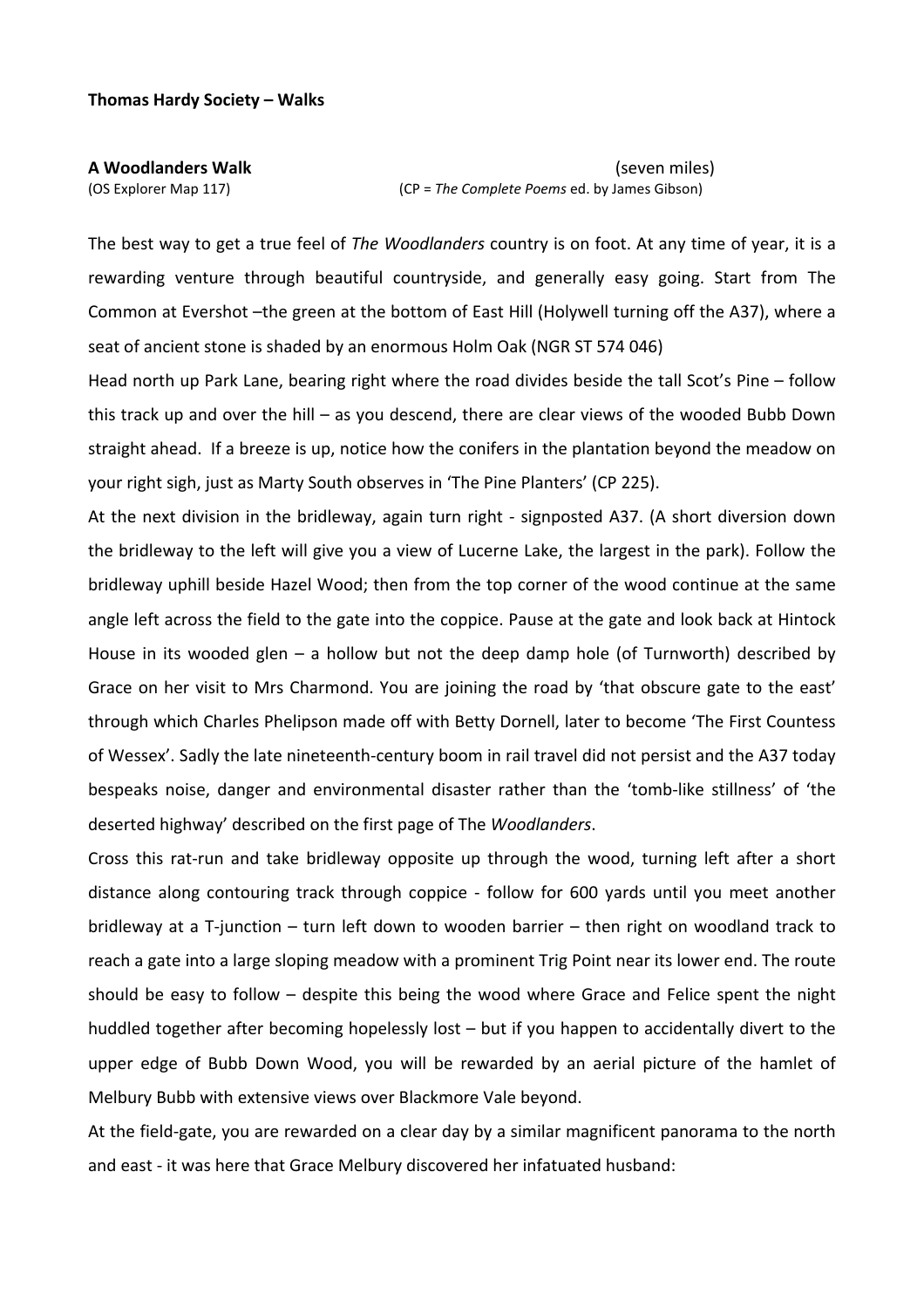leaning over a gate on Rub-Down Hill ... which opened on the brink of a steep, slanting down directly into Blackmoor Vale, or the Vale of the White Hart, extending beneath the eye at this point to a distance of many miles. His attention was fixed on the landscape far away, and Grace's approach was so noiseless that he did not hear her. When she came close she could see his lips moving unconsciously, as to some impassioned visionary theme.

Dr Fitzpiers disappears 'into the gorgeous autumn landscape' in pursuit of Felice Charmond, to be replaced by Giles Winterbourne who:

looked and smelt like Autumn's very brother, his face being sunburnt to wheat‐colour, his eyes blue as corn‐flowers, his boots and leggings dyed with fruit‐stains, his hands clammy with the sweet juice of apples, his hat sprinkled with pips, and everywhere about him that atmosphere of cider which at its first return each season has such an indescribable fascination for those who have been born and bred among the orchards. ... Nature was bountiful, she thought. No sooner had she been starved off by Edred Fitzpiers than another being, impersonating bare and undiluted manliness, had arisen out of the earth, ready to hand.

From the field-gate, head straight down the slope, passing to the right of the Trig point and then bear right beside the hedge and through gate and follow the curving track downhill through two further gates and the farmyard. Behind the wall on your right is the Jacobean manor house and beside it the Church, originally Saxon but wholly rebuilt in 1854 – the Great War memorial tablet inside (two dead) bears testimony to the limited population of this tiny parish. The church tower nestles neatly against the hillside but look in vain for Dr Fitzpiers' house on the slope behind – that 'comparatively modern' dwelling with its neat regular garden – the most likely candidate for Fitzpiers' lodging is the extended brick house on the corner of the lane just below the churchyard.

Retrace your steps from the church to admire the manor house. This is the model for the Melbury's home which lay at 'end of Hintock Lane' and was roomy enough that the timber-dealer was able to set aside a disused wing for the exclusive occupation of Grace and Fitzpiers on return from their honeymoon, including a 'ground-floor room, with an independent outer door, fitted up as a surgery'. This house 'had, without doubt, been once the manorial residence appertaining to the snug and modest domain of Little Hintock' – a house 'of no marked antiquity, yet of well-advanced age; older than a stale novelty, but no canonized antique; faded, not hoary; looking at you from the still distinct middle‐distance of the early Georgian time'.

Further retrace your steps back through the farmyard – and survey the remains of the 'wagon‐sheds' and 'many rambling out‐houses' which surrounded 'Mr. Melbury's homestead' – continue all the way back to the Trig Point; the extensive wood which encloses this pasture is the site of the revels on 'old Midsummer eve' when the girls 'attempt some spell or enchantment which would afford them a glimpse of their future partners for life'.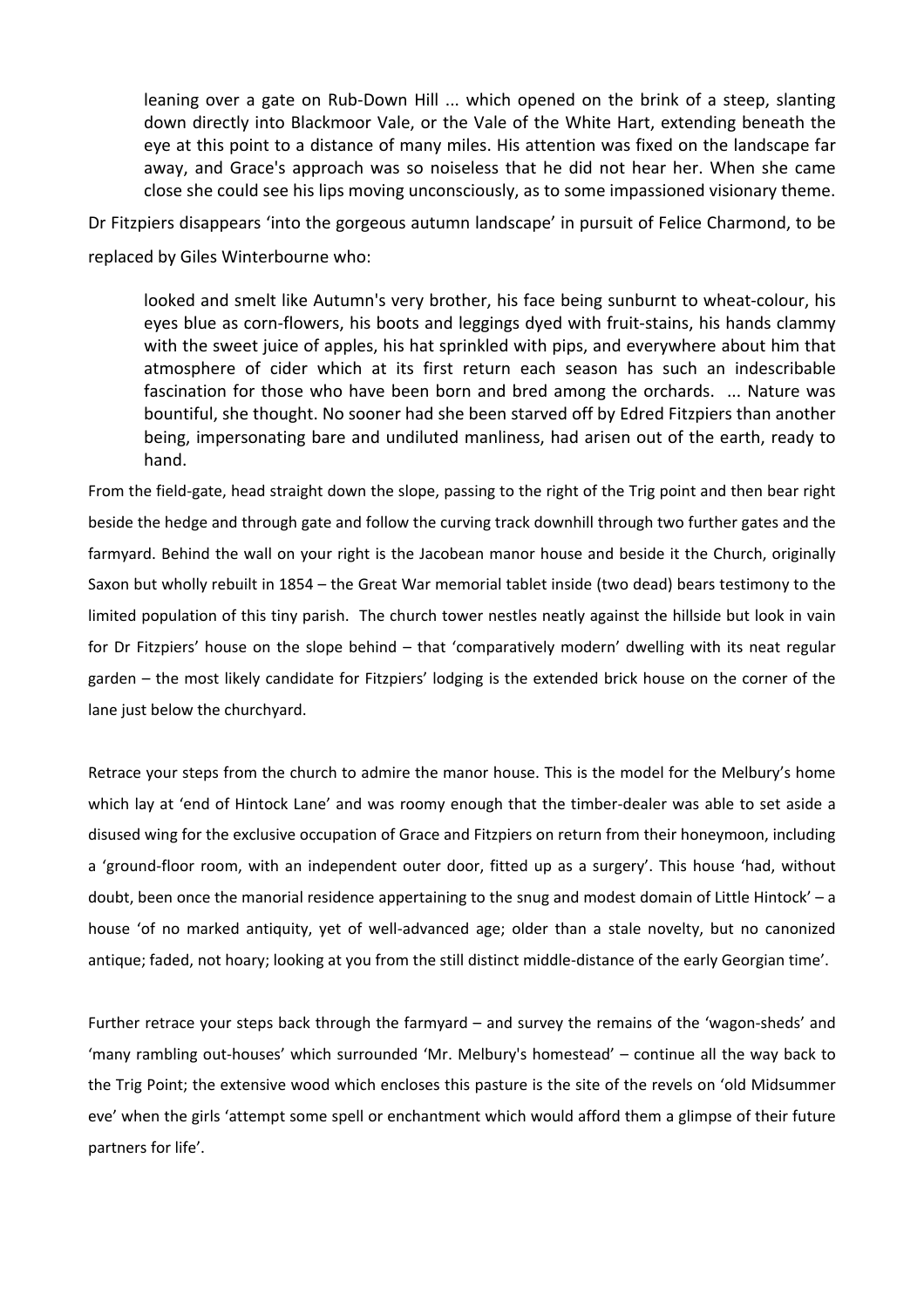From the Trig point follow the faint path across the meadow to your left. You will suddenly find yourself at the top of two steep terraced declivities of alpine gradient – here pick up the curving track which leads to a gate at the lower left bottom corner of this surprising field. For ease of passage, go through the gate and follow the track through Stock Wood – still appropriately stocked with game – and across a cow‐pasture to reach Church Farm, Stockwood. Alternatively, to adhere to PROW, turn left at gate to find stile hidden in far left corner of field – follow this narrow, slippery and rather overgrown path down through marshy coppice, then ahead across meadow to turn left onto track.

This is another idyllic spot with the house and tiny St Edwold's church, tucked in below the wooded slopes of Bubb Down. Stockwood (originally Stoke‐St‐Edwold) is championed by some as Little Hintock – whilst the house and yard could be Mr Melbury's, there is nothing else there apart from the smallest church in Dorset, which is almost attached to the house: no village of woodlanders ‐ and it is far too accessible, being five minutes' walk straight off the A37. In the search for Little Hintock, the church is actually a disadvantage for in the novel only Great Hintock is so endowed.

Cross the brick bridge into the meadow and follow the farm drive to the road, here turn right and then take signposted path over the stile in the hedge on your left. Follow the field boundary hedge on your right to another stile, cross this and now follow the left‐hand field boundary. The farm to your right is Manor Farm, where Jemima Hardy lived with her mother and siblings after their father's death. When you reach a further stile in the hedge on your left, cross it and bear diagonally left across the next field to paired stiles separating a carefully netted collapsing bridge over a stream. Bear diagonally left across this final field to a gate in the far corner beside the Rest and Welcome Inn. Kay-Robinson postulates this as the 'little inn' of 'Interlopers at the Knap' – it is an old hostelry on this former Roman road and a good point to stop for refreshment.

From the pub, cross the road and still heading north, turn left over stile in hedge at footpath signpost. Follow along left-hand hedge until you cross a line of Oak trees, signifying an old field boundary – from this point bear very slightly right across this long field to a gate beside a cottage garden at its farthest right corner. From here turn right onto concrete track and then left along lane, over bridge and uphill past thatched cottages towards the church ‐ Jemima Hardy was born in the thatched house on your left at the top of the hill (1, Barton Hill Cottages).

Past the cottage is an old red telephone box, beyond this turn left across the gravelled drive to enter the churchyard. This is the church of Great Hintock, 'standing at the upper part of the village, and which could be reached without passing through the street'. Here Grace and Fitzpiers were married to the sound of 'the three thin‐toned Hintock bells', here Melbury visited the grave of John Winterbourne and subsequently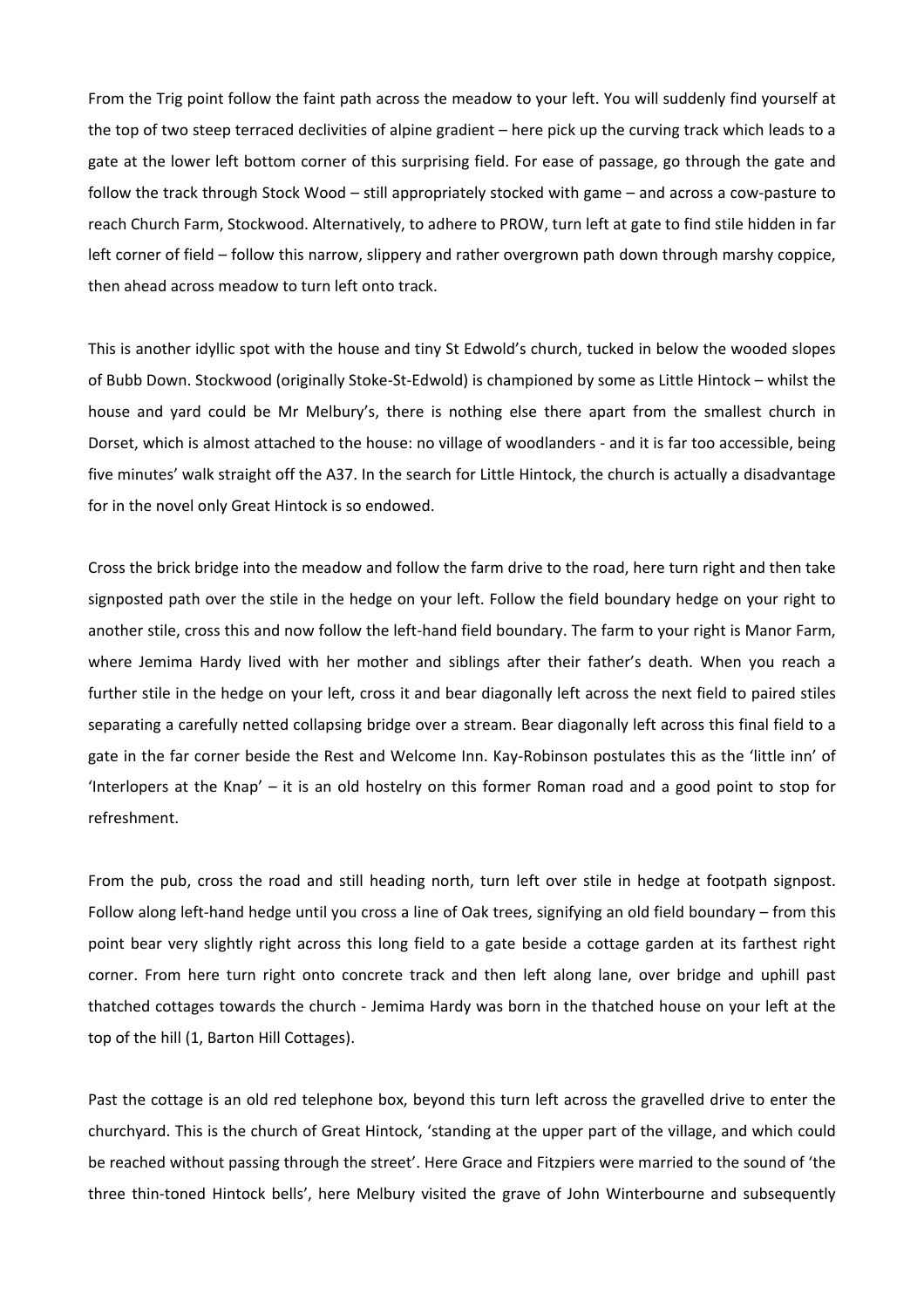Marty and Grace made regular pilgrimages to the grave of his son Giles until eventually Grace deserted the dead for the living and Marty was left to eulogise alone:

'Now, my own, own love,' she whispered, 'you are mine, and on'y mine; for she has forgot 'ee at last, although for her you died. But I - whenever I get up I'll think of 'ee, and whenever I lie down I'll think of 'ee. Whenever I plant the young larches I'll think that none can plant as you planted; and whenever I split a gad, and whenever I turn the cider-wring, I'll say none could do it like you. If ever I forget your name, let me forget home and Heaven! ‐ But no, no, my love, I never can forget 'ee; for you was a GOOD man, and did good things!'

On the wall to your left as you enter the church is a copy of Hardy's parents' marriage certificate with an accompanying notice stating that his grandmother Elizabeth Swetman was married there also. Note the adjoining Roll of Honour, headed by the Earl of Ilchester. As you leave the churchyard by the southern gate, observe the Childs grave on your right; Hardy's maternal great‐grandmother was a Childs, another long‐established Melbury family.

Follow the street straight ahead – it is composed of a series of delightful stone houses, many with thatched roofs, set at irregular angles – as it curves gently down to a causeway beside the water‐ splash. On your right you pass Manor Farm Cottage, which equates with 'The Knap' – its sycamore replaced by a linden ‐ the home of Sally Hall and her mother, in the story loosely based upon Hardy's father's journey to Melbury Osmund to marry Jemima. As you ascend the hill and the lane curves into the hamlet of Townsend a fine thatched house with 'windows mullioned in the Elizabethan manner' appears on your left – now known as Monmouth's Cottage, in recognition of Hardy's 'The Duke's Reappearance', set here and based on a family tradition, involving a real ancestor Christopher Swetman.

In the more recent past, his descendant John Swetman disowned his daughter Betty (Hardy's maternal Grandmother) on her marrying a labourer from Affpiddle, George Hand, 'a wight often weak at the knee / From taking o' sommat more cheerful than tea' (CP 48). Having sired seven children by Betty, George 'died of his convivialities' leaving his family to seek poor relief; thus giving Jemima and her siblings a very tough start in life. Betty's insistence that George be buried alongside his mistress is the source of the poem 'Her Late Husband' (CP 134).

Don't take the hedge enshrouded path beside the cottage but follow the lane round to Clammers Gate – the north entrance to Felice Charmond's estate. The route now lies straight ahead through undulating parkland, containing many magnificent specimen trees. The wood to your right as you approach the second cattle‐grid is Great High Wood, within which is 'The Circle' – the place where Melbury had the appointment with Mrs Charmond's Steward which prevented him from fetching Grace from Sherton on the day of her much‐anticipated return home.